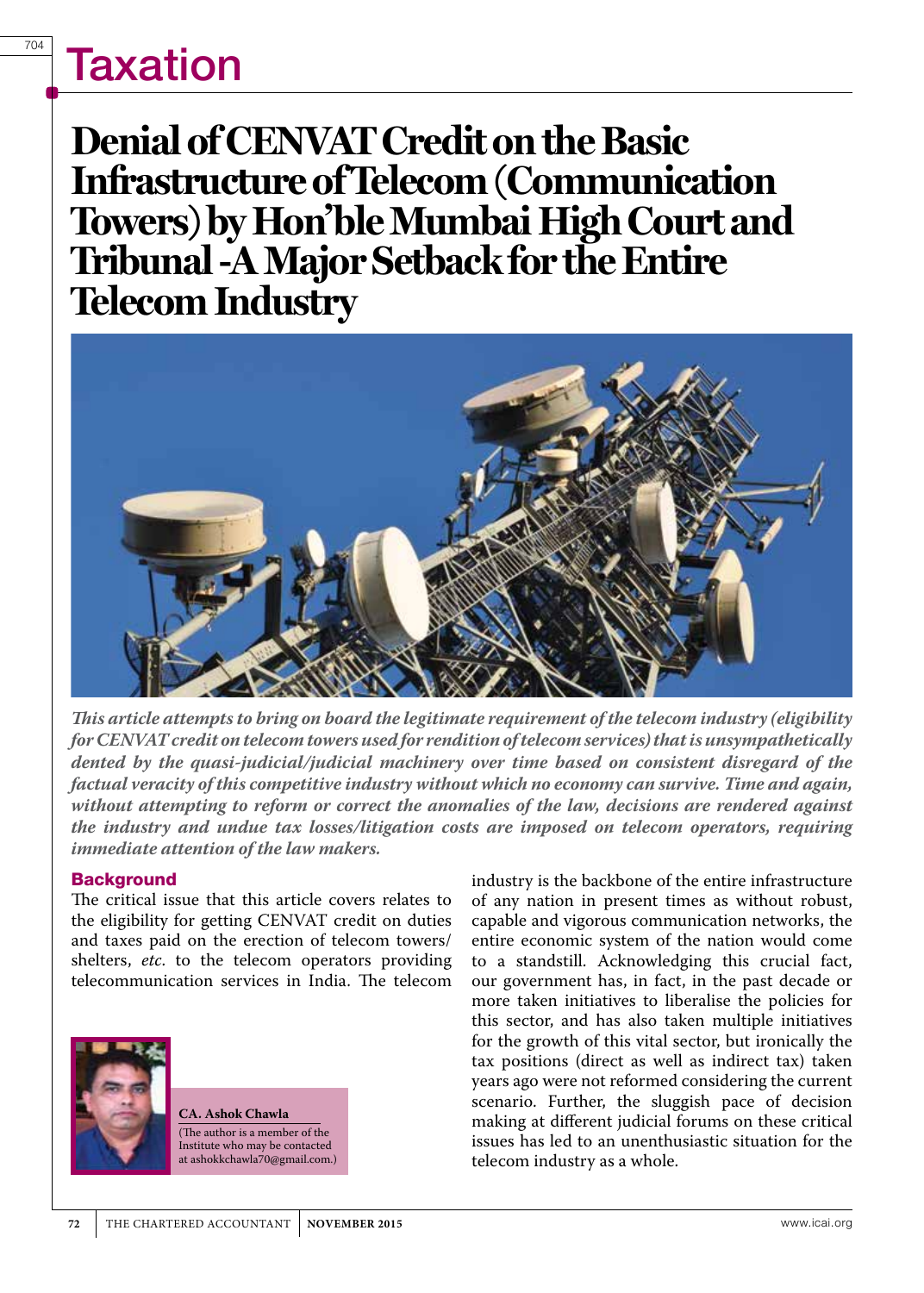705

Telecom operators provide telecommunication services in different parts of the country (termed as telecom circles in the telecom industry) as per their respective spectrum and license capacity. All telecom operators depend on the basic infrastructure of telecom towers (passive infrastructure) in addition to other active telecom infrastructure of OFC cables, *etc*. This basic passive infrastructure is generally owned partly by the telecom operators and partly, they are dependent on other operators (taken on lease) for covering their entire service area for providing telecommunication services.

#### Technical Background

As we may be aware, the mobile telecommunications industry provides cellular telephone services through the use of active and passive infrastructure. The active infrastructure, as it implies, consists of the core elements of cellular telephony like Mobile Switching Centre (MSC), Base Transceiver Station (BTS), Base Station Controller (BSC), and microwave and GSM/CDMA antennae. On the other hand, passive infrastructure consists of elements that enable the active infrastructure to operate. Telecom towers are used for raising antennae to predetermined and technically viable heights for optimum coverage of the cellular network. The towers are, archetypally erected at the site itself and also comprise poles for mounting the antennae, shelters and housing for electrical and telecom equipment.

If spectrum is the oxygen for any telecom operator, then telecom towers are the backbone of telecom services on which telecom service stand and are delivered. To build a long-term sustainable and competitive telecom business, operators need a clear cut tax rationale on the eligibility of CENVAT credit from the law makers, more so as huge expenditure is incurred by the operators in terms of duties and taxes in building these telecom towers.

The basic infrastructure of GSM/CDMA is similar to all other cellular radio networks. The system consists of a network of contiguous radio cells providing complete coverage of a service area. Each cell has a BTS operating on a dedicated set of radio channels that use different frequencies than those used in adjacent cells. A group of BTS is controlled by a base station controller (BSC) for functions such as handover and power control. A group of BSCs is served by an MSC that routes calls to and from the public switched telephone network (PSTN), ISDN and public data network (PDN).

MSC is the heart of a cellular radio system. It is responsible for routing or switching of calls from the originator to their destination. MSC is responsible for call set up, termination of the call, management of inter-MSC handover and supplementary services, and for collecting, charging and accounting information. MSC also acts as the interface between the CDMA network and the PSTN and PDN. Thus, a BTS is the first link in the whole system. It houses the radio transceivers and handles the radio link with the mobile phone of the subscriber. The need of BTS towards providing cellular telephone service is paramount. BTS is the equipment required/used to transmit the CDMA signal.

Further, GSM/CDMA and microwave antennae are required to receive and transmit the radio frequency generated by GSM/CDMA transceivers in BTS in free space directed towards the mobile station. Microwave antenna is a dish type antenna installed on the tower to transmit information from the microwave radio towards other such dish installed on the other side of the linking side.

Towers along with antennae are installed for the transmission of microwaves. For proper and regular transmission, the path between two towers has to be clear. If antennae are put at lower height, then the microwaves shall either get obstructed by buildings, trees, *etc.* So, for creating obstruction free path for the microwaves, antennas are kept at a higher platform with the help of towers. Therefore, towers help in providing obstruction free telephone services.

Towers and antennae help in avoiding earth's curvature. It is a known fact that the earth is round. So when two towers are put at a distance, then the path of microwaves can be obstructed even by the curvature of the earth. So, antennae must often be installed on towers to raise them high enough to avoid the natural curvature of the earth. The situation can be well understood from the following diagram:



So, if the towers are not high enough then the path of microwaves can get obstructed by the earth's curvature.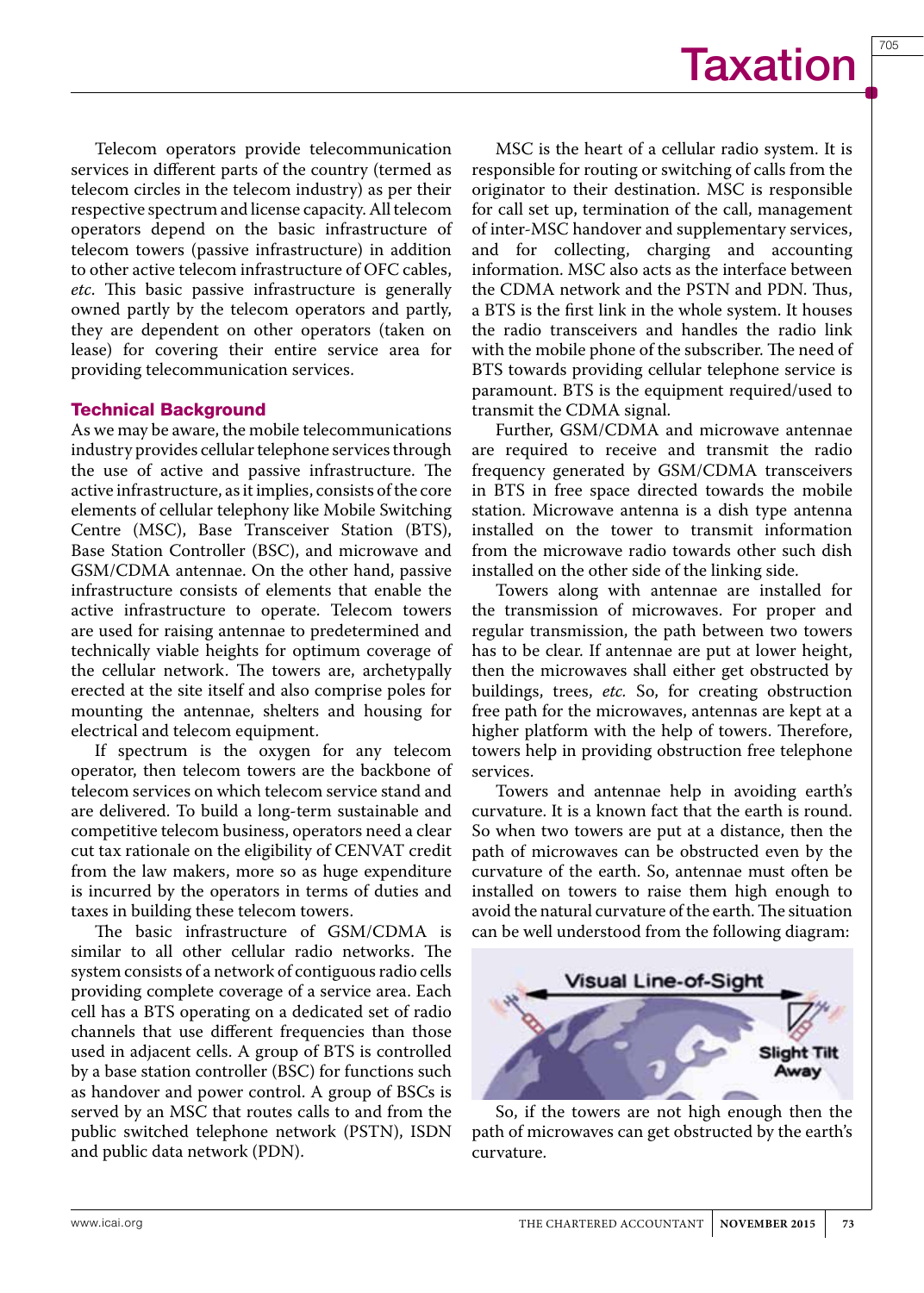#### Facts

Telecom operators have made huge investments year after year in building up telecom towers and related infrastructure for rendition of seamless telecom services that includes huge capital expenditure along with taxes paid in the form of excise duty, customs and service tax. In order to provide telecommunication services, the operators are inter-alia engaged in taking tower sites on lease and in certain cases, are also engaged in setting up of infrastructure for the provision of telecommunication services to their subscribers. A tower site is an integrated system that comprises various electronic and other goods, combined together to work as a plant in any interdependent and integrated manner. These operators have availed CENVAT credit of duty paid on capital goods, inputs and input services in connection with towers/shelters and other tower components as well as input services used in the erection of towers, *etc*. in accordance with Rule 3 of the CENVAT credit Rules. All these availments of CENVAT credit have also been duly disclosed by the respective operators to the tax authorities in the periodic service tax returns. However, while telecom operators have regularly disclosed the complete facts for CENVAT credit they have availed, operators have been denied at all levels by the tax authority/courts of this legitimate right.



BTS and parts thereof along with prefabricated building structures qualify as 'capital goods' under Rule 2 (a) of the CENVAT credit Rules. The goods form an integral part of the 'Base Transceiver Station System,' that is classifiable under Tariff heading 8525, and therefore should be covered under the extended definition of 'capital goods.' The antennae fall under Chapter 85 of the First Schedule to the Central Excise Tariff Act, 1985.



#### Legal History

This paper provides below the relevant legal provisions that actually govern the issue under discussion here:

The definition of 'capital goods' under the Rules reads as:

#### *"Rule 2(a) Capital goods means:*

*(A) The following goods, namely-*

- *(i) All goods falling under Chapter 82, Chapter 84, Chapter 85, Chapter 90, Heading No. 68.02 and sub Heading No. 6801.10 of the First Schedule to the Excise Tariff Act;*
- *(ii) Pollution control equipment;*
- *(iii) Components, spares and accessories of the goods specified at (i) and (ii);*
- *(iv) Moulds and dies, jigs and fixtures;*
- $Refractories and refractory materials;$
- *(vi) Tubes and pipes and fittings thereof; and*
- *(vii) Storage tank,*

*used –*

- *(1) in the factory of the manufacturer of the final products, but does not include any equipment or appliance used in office; or*
- *(2) for providing output service.*

BTS and parts thereof along with prefabricated building structures qualify as 'capital goods' under Rule 2 (a) of the CENVAT credit Rules. The goods form an integral part of the 'Base Transceiver Station System,' that is classifiable under Tariff heading 8525, and therefore should be covered under the extended definition of 'capital goods.' The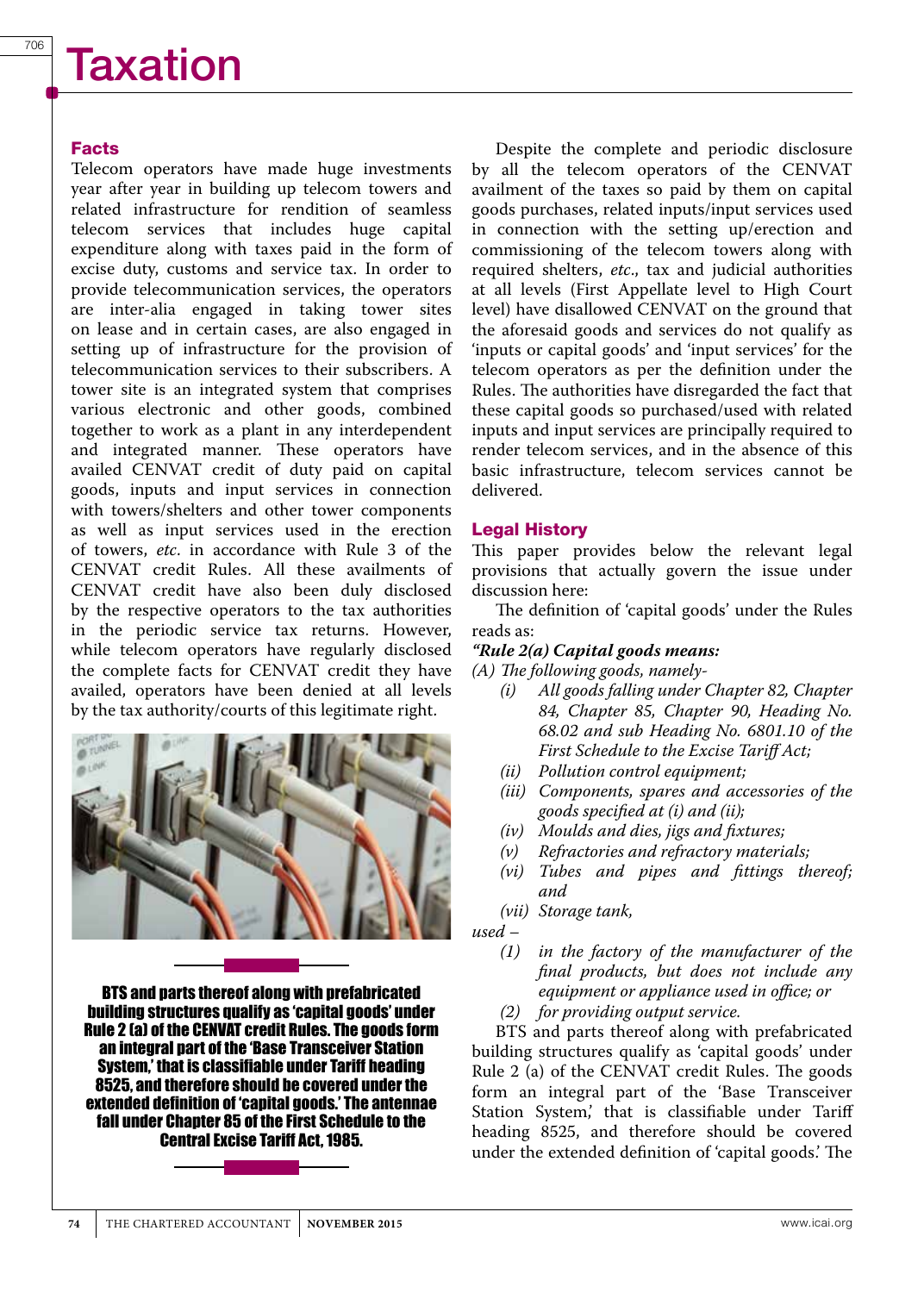707

The Hon'ble Mumbai High Court in deciding the issue in the case of *Bharti* is of the view that the credit on such goods (either as such or in CKD-SKD condition) should not be available, since they are not specifically covered under the definition of capital goods as defined under Rule 2(a) of CENVAT credit Rules.

antennae fall under Chapter 85 of the First Schedule to the Central Excise Tariff Act, 1985.

#### Findings of The Mumbai High Court and **Tribunal**

In the recent decision by the Hon'ble Mumbai High Court, and then Mumbai Tribunal in the CENVAT issue, the benefit of credit to telecom service providers on towers and shelters has been denied. Hon'ble Mumbai High Court in deciding the issue in the case of *Bharti* is of the view that the credit on such goods (either as such or in CKD-SKD condition) should not be available, since they are not specifically covered under the definition of capital goods as defined under Rule 2(a) of CENVAT credit Rules. The definition *inter-alia* prescribes specific chapter headings under the Central Excise Tariff Act, 1985 for which credit can be taken. The goods in question do not fall under these chapter-headings. Further, the 'Base Transceiver Station' cannot be regarded as a composite system comprising these goods, since each component thereof has its own independent function. The said goods would not qualify as a 'component' of BTS for the purpose of availing credit as capital goods.

The Hon'ble Court has further asserted that towers and shelters, being fastened and fixed to earth for erection/installation purposes become immovable in nature thereby losing the basic characteristics of excisable 'goods'. Credit of duty paid on such goods can thus not be availed by treating them as 'inputs'.

In this context, the Hon'ble Mumbai High Court differentiating from the AP High Court decision in *Sai Sahmita Storages [2011 (23) STR 341]* where credit was allowed on cement and TMT bars used for creating a storage facility on the basis that without such goods the service of storage and warehousing could not have been provided. The Hon'ble AP High Court found proximate linkage between the setting up of a warehouse and the provision of warehousing services. The Hon'ble Mumbai High Court did not



agree with the applicability of this proposition on the basis that the said ruling has been rendered in the context of a different taxable service. The argument that towers and shelters are used for providing telecommunication services as the antennae and BTS are fitted into the tower and shelter, respectively and therefore, tower and parts thereof and shelter qualify as 'inputs' under Rule 2(k) of the CENVAT credit Rules was also rejected on the basis that "they are not directly used for the output services".

#### Conclusion

It is apparent from the contextual background and detailed facts as discussed above that there has been disregard of the factual reality and peculiar nature of the telecom business for which tax laws were not reformed for years in the rapidly changing business environment. The High Court's observation that towers once fixed on earth become immovable and lose the basic character of excisable goods and are hence not eligible for CENVAT credit for the taxes paid while purchased in a disintegrated form is unsubstantiated as the two different views–one, for the telecom service provider and the other, for passive infrastructure owner (not a telecom service provider who is allowed to take CENVAT credit of telecom towers) on different footing are not